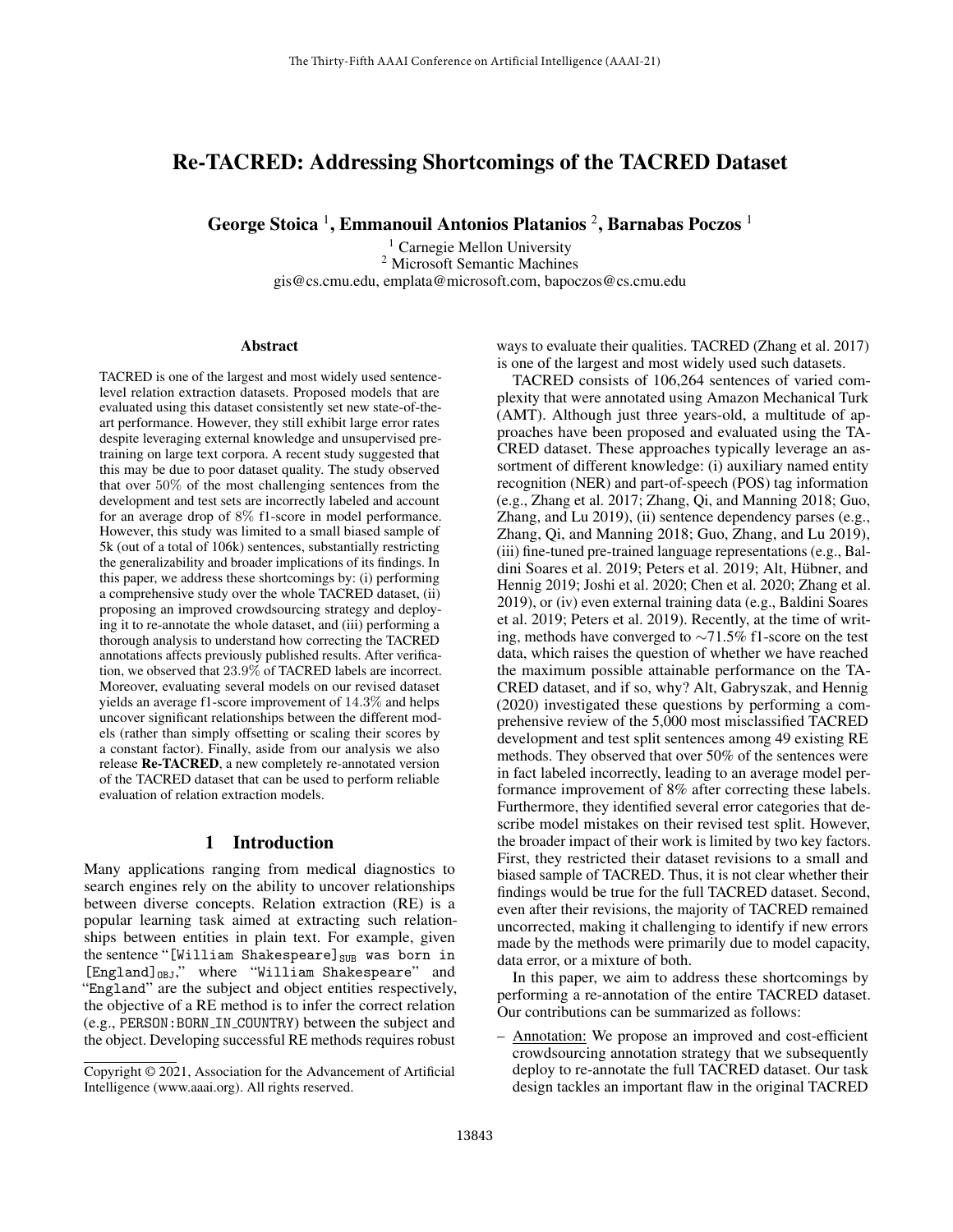data collection process, refines existing relation definitions to be better suited for the TACRED dataset, and uses quality assurance mechanisms in order to ensure increased annotation quality (and thus accuracy). Our annotators achieve an average agreement rate of 82.3% and an interannotator Fleiss' kappa of .77, which is significantly higher than the .54 kappa achieved by Zhang et al. (2017).

- Analysis: We perform a thorough comparison of the TA-CRED labels and our new re-annotated labels. We analyze both their qualitative differences, and their impact on the evaluation and comparison of existing RE models. Our results show that our corrections significantly improve model performance by an average of 14.3% f1-score, and also indicate that prior analysis on the types of errors that the models make may have been misguided due to the wrong TACRED labels.
- Dataset Release: We release our newly corrected TA-CRED labels publicly online (https://github.com/ gstoica27/Re-TACRED). Due to licensing restrictions, we cannot release complete dataset, but similar to Alt, Gabryszak, and Hennig (2020), we release a patch that contains all of our revisions. We term the corrected dataset Revised-TACRED (Re-TACRED).

#### 2 Background

The TAC relation extraction dataset (TACRED), introduced by Zhang et al. (2017), is one of the largest and most widely used datasets for sentence-level relation extraction. It consists of over 106,000 sentences collected from the 2009-2014 TAC knowledge base population (KBP) evaluations, with those between 2009-2012 used for training, 2013 for development, and 2014 for testing. Each TACRED instance consists of a sentence and two non-overlapping contiguous spans of text that represent a subject and an object, respectively, each with pre-specified "types" (e.g., PERSON or CITY). Furthermore, each instance is assigned one of 42 labels that describes the relationship between the subject and the object. These labels consist of 41 relation types that describe the existence of some relationship between the subject and the object (e.g., PERSON:CITY OF BIRTH), and a special NO RELATION predicate to indicate the absence of a relationship. For example, consider the sentence "[John Doe] $_{SUB}$  lives in  $[Miami]_{OBJ}$ ." In this case, the subject is a PERSON and the object is a CITY. In TACRED, all relations are *typed*, meaning that they only apply to a specific subject and object type. The subject type is always either PERSON or ORGANIZATION, and there exist 17 unique object types. There are a total of 27 subject-object type pairs with corresponding candidate relations.

Instances in the original TACRED dataset were annotated with labels using the Amazon Mechanical Turk (AMT) crowdsourcing platform. The AMT workers were provided sentences with their subject and object spans highlighted, and were asked to choose the appropriate label from a set of suggestions (i.e., the annotation task was framed as a multiple choice task). The suggestions included all labels that were compatible with the subject and object types, along with the special NO RELATION label.

#### 2.1 TACRED Quality

Zhang et al. (2017) manually verified TACRED annotation quality over a random sample of 300 instances. They reported that they observed a high annotation accuracy of 93.3%, with respect to what they considered to be the correct labels for these instances. Coupled with a moderate Fleiss' kappa of .54 over 761 randomly selected annotation pairs, they assumed an acceptable level of label quality. However, recent work suggests that the true annotation quality may be significantly lower than previously estimated. Alt, Gabryszak, and Hennig (2020) used crowdsourcing to manually verify labels for the five thousand most miss-classified sentences from 49 existing relation extraction methods. Their annotation task was designed similar to that of Zhang et al. (2017), with two primary differences to help identify potential issues. First, only workers with prior training in general linguistics were allowed to participate, and these workers were further pruned by asking them to correctly label 500 manually chosen and hand-labeled sentences from the original TACRED development set. Second, the set of possible choices presented to the workers also included the set of predictions made by pre-trained (on the original TACRED dataset) relation extraction models. These predictions may have included type-incompatible relations to help identify cases of wronglyassigned types. Using this re-annotation procedure, they observed that *over 50% of the TACRED annotations in their sample were incorrect*. Among the wrongly-annotated instances, they found that 36% were erroneously labeled as NO RELATION, 49% were incorrectly assigned relations other than NO RELATION, and 15% were assigned the wrong label among non-NO RELATION labels. Notably, their revised dataset resulted in an average f1-score improvement of 8% over the unaltered TACRED dataset, suggesting that using TACRED for evaluating methods may potentially result in inaccurate conclusions. Moreover, their Fleiss' kappa for the new annotations was 0.80 for the development set and 0.87 for the test set, suggesting high annotation quality.

While Alt, Gabryszak, and Hennig (2020) demonstrated several shortcomings of the TACRED dataset, the broader impact of their work is restricted by both their small and biased sample set, and the fact that their analysis was performed over a predominately uncorrected version of the TACRED dataset. Although correcting this small set of labels yielded significant impact on the evaluation of existing relation extraction models, it is difficult to generalize the results to the full dataset. These disadvantages raise several questions that are difficult to answer with their study. Can we design a cost-effective yet robust crowdsourcing annotation task in order to correct all of the TACRED dataset and allow the research community to benefit from more accurate evaluations of new methods? Can we expect similar performance improvements when re-annotating the full dataset? How do model errors change when using a fully re-annotated dataset? These questions form the main motivation for this paper.

### 3 TACRED Revision

We propose a new crowdsourcing task design that improves upon previous approaches along the following directions: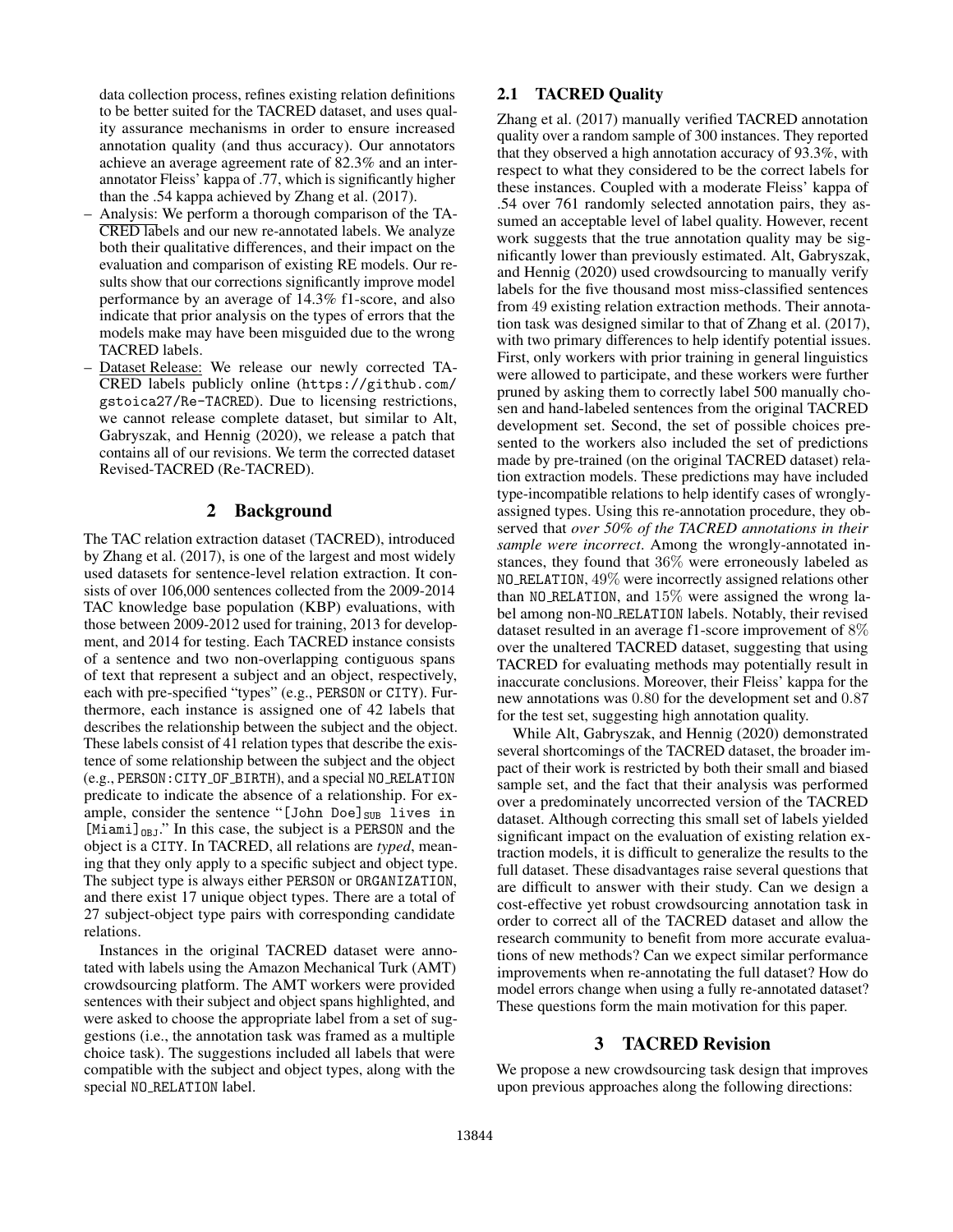- 1. Wrong Type Handling: We performed a manual analysis of 1,000 randomly selected instances and found that about 5% of them have incorrect types for the subject, the object, or both (e.g., "Thomas More Law Center" tagged as a PERSON instead of an ORGANIZATION). This is important because the task design of Zhang et al. (2017) only presented the annotators candidate relations that matched the pre-specified subject and object types. Therefore, if the types were wrong, the annotators had no possible way of choosing the right relation. In Section 3.2, we propose a cost-effective modification to the previous task design that addresses this issue.
- 2. Relation Definition Refinements: Similar to Zhang et al. (2017) and Alt, Gabryszak, and Hennig (2020), we initially defined all possible relations according to the TAC KBP documentation (available at https://tac.nist.gov/2017/KBP/index.html). However, we observed that the documentation is ambiguous or unintuitive in a small number of cases. This leads to worker confusion and poor annotation quality. We address this problem by altering problematic relation definitions, described in Section 3.3.
- 3. Quality Assurance: In order to ensure high-quality annotations, we employ a two-step quality assurance process for our annotators. This is described in Section 3.4.
- 4. Miscellaneous Revisions: During our quality analysis for TACRED, we discovered sentences that were not written in the English language. Moreover, we analyze the sentences which posed the greatest challenges for our workers. We address these issues in Section 3.5.

The following sections describe our overall crowdsourcing task design, as well as our approach along each of these directions in detail. Note that we *re-annotate the full TACRED dataset* using the Amazon Mechanical Turk (AMT) platform. (as opposed to a small fraction of it like Alt, Gabryszak, and Hennig (2020)). Finally, in Section 4 we perform an analysis of the resulting changes in the TACRED dataset and their impact in evaluating existing relation extraction methods.

#### 3.1 Task Design

Labeling TACRED is challenging due to its large size and complex structure. Sentences contain variable amounts of syntactic and lexical ambiguity, making it difficult for crowdworkers to identify the right relation among 42 choices. In order to reduce annotation complexity, we follow a similar approach to Zhang et al. (2017); Alt, Gabryszak, and Hennig (2020). We first group TACRED sentences based on their corresponding subject and object types (e.g., the sentence "[Holly] $_{SUB}$  showed off [her]<sub>OBJ</sub> jewelry" is grouped together with sentences whose subject and object both have type PERSON), and we then assign each group a filtered candidate set of labels that consists only of relations that are *type-compatible* (e.g., relations between people), along with the special NO RELATION label. Given that the provided types may be wrong (as mentioned earlier), we also allow the annotators to select a special WRONG TYPES label for each instance. This is because, if either of the types is incorrect, then the candidate label set may no longer be truly typecompatible, thus only providing implausible options to the

annotators. This ought to further reduce confusion in cases when the types are incorrect, because annotators are made explicitly aware of this possibility and are provided with an option for them.

# 3.2 Wrong Type Handling

The inclusion of the WRONG TYPE label implies that the original candidate label sets of affected sentences are not compatible with the sentence. To find the correct relation, each sentence must be re-labeled according to different label sets until a match is found. A potential approach to this problem would be to iteratively consider all possible pairs of subject and object types until annotators agree on a relation other than WRONG TYPE. However, such a solution would be prohibitively expensive as in the worst case 27 separate annotation tasks would need to be performed for a single sentence. If just 5% of TACRED sentences have wrong types (our estimate based on a 1, 000 sentence sample), then the worst case annotation cost would increase by ∼130%.

We address this issue by defining 8 *super-clusters* over relations, such that each super-cluster contains at least one sentence group (i.e., sentences that correspond to a specific subject-object type pair), and every sentence group belongs to exactly one super-cluster. To illustrate, let one such supercluster describe all sentences that exhibit a relationship between a PERSON and a LOCATION. Sentence groups within this cluster describe different aspects of the super-cluster relationship (e.g., relationships between people and cities), and do not appear in any other super-cluster. We specify each cluster by aggregating sentence groups whose types were most confused with one another from a random sample of a 1,000 sentences. Our final super-clusters are shown in Table 4 under Appendix A (Section 5 includes information on how to access the Appendix).We define each cluster's candidate label set as the union of the candidate sets for each of its sentence group members. This increases the probability that type-compatible relations exist for incorrectly-typed sentences within a super-cluster. Moreover, this approach reduces the worst-case overall annotation cost by a factor of  $27/8 \approx 3.4$ .

However, our modified "super-cluster"-based sentence aggregation also increases the size of the candidate label set presented to workers during annotation. While in many cases the resultant set is reasonably sized (under 9 relations), a minority of clusters have very large label sets, containing up to 14 relations. Large label sets can make it challenging for annotators to accurately and efficiently choose the most appropriate answer. To ensure that the candidate sets we present to annotators are not too large, we impose a maximum size of 9 relations for each sentence. Clusters with corresponding label sets of size less than or equal to 9 are left intact and are annotated in a *single-stage* fashion. Larger clusters, however, are broken down into sub-clusters and are annotated using a *multi-stage* process. The single-stage annotation process consists of asking a single question for each sentence, where the candidate set of relations contains all of the corresponding super-cluster relations. The multi-stage annotation process consists of splitting a large cluster's label set into subsets such that each subset has fewer relations than our threshold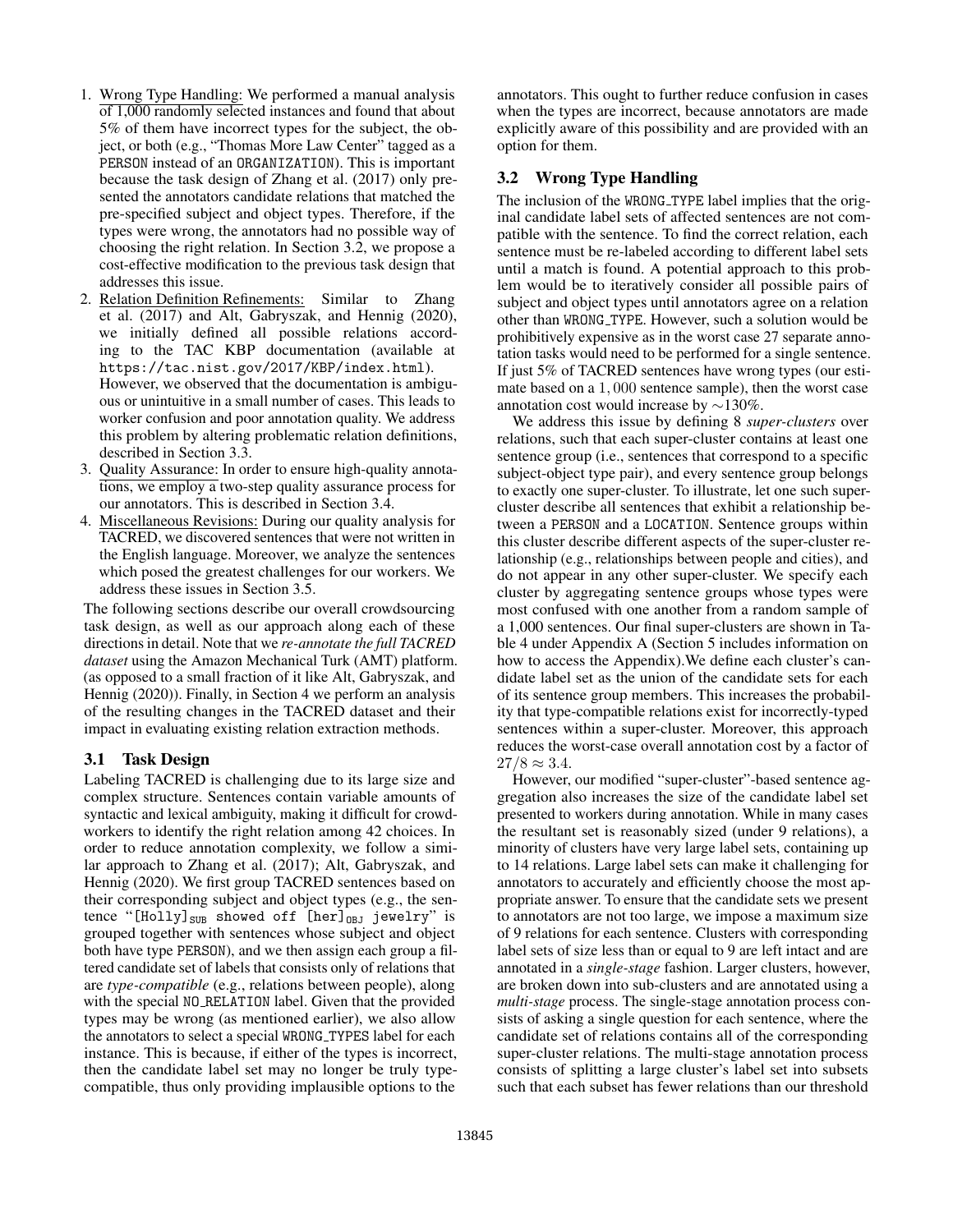(i.e., 9). Then, one of these subsets is selected and annotated in the same way as for the single-stage process. Afterwards, all sentences assigned to the special WRONG TYPE relation (indicating that none of the relations in the candidate subset were plausible) are re-annotated using a different subset of relations. This process is repeated until either all of the subsets are exhausted, or all of the sentences are annotated with labels other than the special WRONG TYPE relation.

### 3.3 Relation Definition Refinements

In this section, we describe the changes we made to the original TAC KBP relation definitions in order to make them more clear and intuitive.

PERSON: IDENTITY: We observed substantial inconsistencies in TACRED between the relations PERSON:OTHER FAMILY and NO RELATION in sentences whose subject and object refer to the same person in a pronominal manner (e.g., "[Holly] $_{SUB}$  shows off a few pieces of  $[her]_{DBJ}$  jewelry line here," where the subject and object are denoted as described in Section 1). Despite accounting for nearly 10% of TACRED, these sentences are difficult to annotate due to ambiguity in the TAC KBP label guidelines. To this end, we extended the definition of a similar relation PERSON:ALTERNATE NAMES to include any pronominal identity references. Furthermore, in order to avoid confusion and incompatibilities between TACRED and Re-TACRED (our improved TACRED dataset), we renamed the PERSON:ALTERNATE NAMES to PERSON:IDENTITY. Additional details can be found in Appendix F (Section 5 includes information on how to access the Appendix).

ORGANIZATION:{MEMBER OF/MEMBERS}: The relations ORGANIZATION:MEMBER OF and ORGANIZATION:PARENTS describe the relationship where a subject organization is a member (or part) of an object organization. Their sole distinction lies in the fact that ORGANIZATION: MEMBER OF indicates an *autonomous* relationship between the subject and the object (i.e., the subject is a member of the object by choice), while ORGANIZATION:PARENTS indicates a dependent link where the subject is subsumed by the object (e.g., "[LinkedIn] $_{SUB}$ " and "[Microsoft] $_{OBJ}$ "). While such fine-grained distinctions may be viable in a document-level relation extraction setting, such as that of the TAC KBP evaluations, they can be extremely challenging (if not impossible) at the sentence-level, where significantly less information is available. In fact, in multiple cases that we manually reviewed, the correct label could only be determined through a search on the Internet, rather than by relying on the provided sentences. Thus, we merged these two relations into one: ORGANIZATION:MEMBER OF. Additionally, we similarly merged their inverses, ORGANIZATION: MEMBERS and ORGANIZATION:SUBSIDIARIES, into ORGANIZATION:- MEMBERS.

Single-Label vs Multi-Label: Although TACRED is defined as a single-label relation extraction dataset (i.e., the relations are all *mutually-exclusive*), certain sentences can fit multiple relations. This is especially common among sentences which invoke a residential

relationship between people and locations. For example, both relations PERSON:CITIES OF RESIDENCE and  $\texttt{PERSON:CITY\_OF\_BIRTH}$  apply to the sentence "[He]  $_{\texttt{SUB}}$ is a native of  $[Potomac]_{0BJ}$ , Maryland." We account for these cases by altering the relation definitions to create clear boundaries for when one relation is more appropriate over another (e.g., any mention of the word "native" or any of its synonyms cannot be assigned a residence relation, such as PERSON:CITIES OF RESIDENCE).

ORGANIZATION:\* OF HEADQUARTERS: We also made alterations to the ORGANIZATION:\* OF HEADQUARTERS relations, where "\*" is a placeholder for location types (e.g., CITY). Our initial annotation process for these relations resulted in substantial confusion due to semantic ambiguities present throughout the data. For example, does the phrase "ORGANIZATION from CITY" always imply that the specified organization is headquartered in the specified city? Based on the TAC KBP guidelines it may, but determining whether it does turned out to be particularly challenging for our annotators. Based on this observation, we generalized the corresponding relation definitions to be valid as long as an organization has a branch or office in the label's location type (rather than forcing it to be headquartered there). For example, ORGANIZATION:CITY OF HEADQUARTERS became ORGANIZATION:CITY OF BRANCH.

# 3.4 Quality Assurance

In order to ensure high-quality annotations, we employed a two-step quality assurance process similar to the gatedinstruction technique introduced by Liu et al. (2016) for our crowd annotators. The first step, which we call the *trial*, is conducted prior to the data annotation process, and is used to filter out annotators that perform poorly before they are able to label our data. The second stage, which we call the *control*, is performed during our data annotation process in order to ensure consistent high-quality annotations.

Trial: We specify several prerequisite criteria that workers must satisfy before annotating our dataset. First, candidates must have had at least 500 previous tasks approved on Amazon Mechanical Turk (AMT), and an overall approval rate  $(\frac{\text{\# Annotations Approved}}{\text{\# Annotations Completed}}) \geq 95\%$ . These filters help ensure that our annotators are both experienced and reliable. In addition, we constructed custom "qualification tests" for all eight of our sentence super-clusters. Since all sentences within a super-cluster are assigned the same set of candidate relations, we made sure that each test contained the definitions of all candidate relations assigned to the respective super-cluster, along with a series of questions aimed at testing a worker's understanding of each of these relations. A perfect score of 100% was required to pass. These tests serve two purposes: (i) gauge annotator quality, and (ii) *specialize/train* annotators for each super-cluster annotation task. Only annotators that passed these tests were allowed to provide annotations.

Control: Although our prerequisites were sufficient to eliminate many untrustworthy workers, we observed several incidents where annotators would devote effort to pass our trial criteria, and then randomly annotate sentences to save time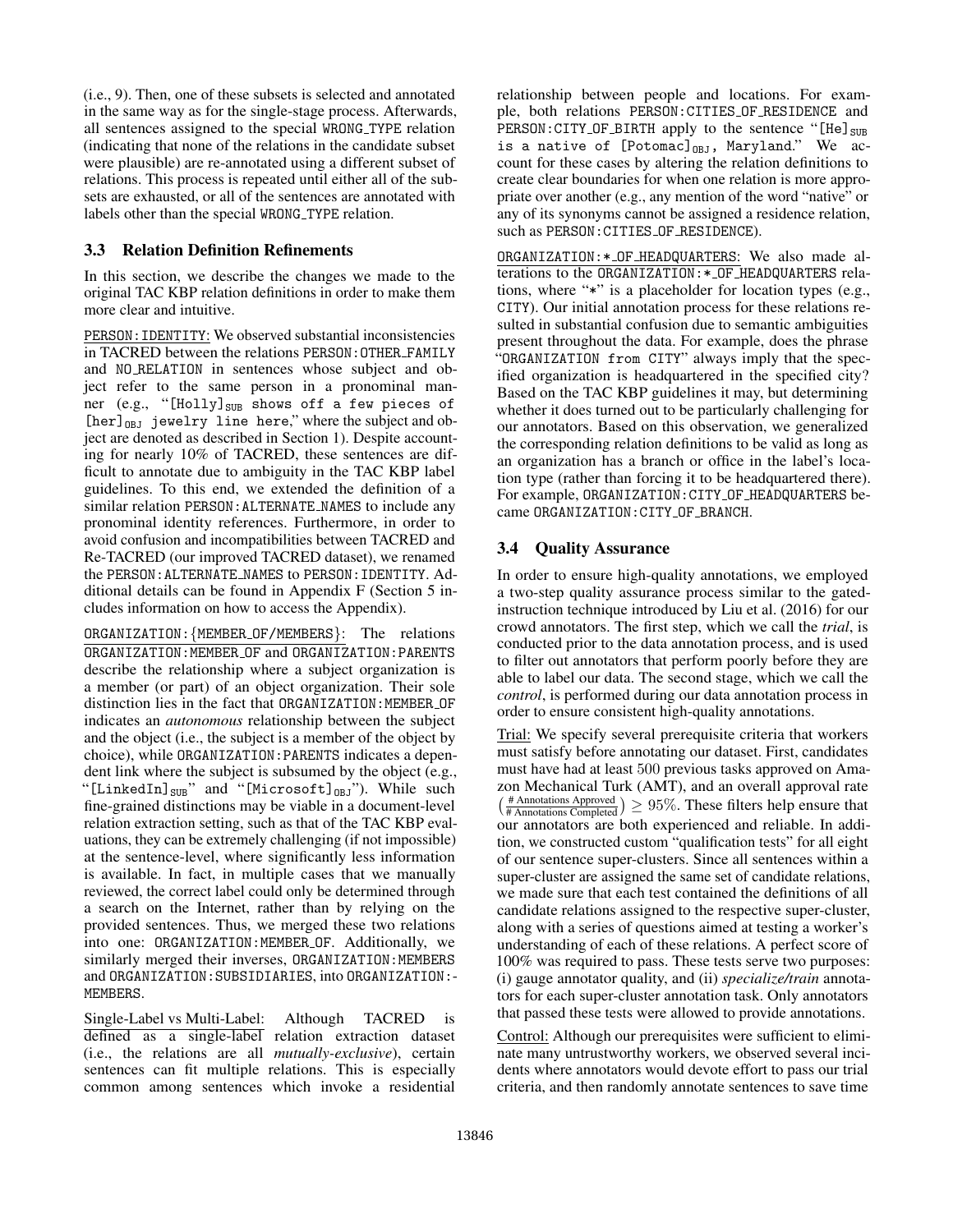while getting paid. While such events may be easy to detect at small scales where a comprehensive manual review of each annotation is viable, it is infeasible to do so at a large scale involving tens of thousands of sentences. Thus, we handpicked and manually labeled a set of *control* sentences, and mixed them with the unannotated sentences presented to annotators. Following the work of Zhang et al. (2012), for every five sentences presented to annotators, we made sure that one was a control sentence whose true label was known. This allowed us to estimate the annotator accuracy, which in turn enabled us to impose a filter that only accepted responses from annotators with accuracy higher than 80% (separately computed for each one of our super-clusters). We choose this threshold based off that used by Zhang et al. (2012) throughout their experiments. On average, this eliminated approximately 10% of the annotators, and significantly improved the quality of the collected data. Note that, in aggregate we used approximately 2,000 unique control sentences for the annotation of the full TACRED dataset.

# 3.5 Miscellaneous Revisions

We noticed that 1,058 of the TACRED sentences were not written in English (we automated this detection process by using FastText by Joulin et al. (2017)). Since the task is defined in the English language, we removed these sentences from the dataset, leaving us with 105,206 sentences.

Additionally, we analyzed the sentences which gave our workers the most difficulty after finishing our crowd annotation. We defined difficulty according to the proportion of disagreement between workers. Closely inspecting a random sample of 500 sentences, we found that difficulties predominately arose from entities whose spans only partially describe objects. For instance, consider the phrase, "[Champions] $_{OBJ}$ League". Despite the phrase referring to a European sports league, the given object span creates substantial ambiguity does Champions refer to the league, or a group of people? Due to such ambiguities, we opted to remove such sentences from the dataset, leaving us with 91,467 sentences.

# 4 TACRED and Re-TACRED Comparison

After revision, Re-TACRED consists of 91,467 sentences split amongst 40 different relations. In order to maintain a similar evaluation environment as TACRED, Re-TACRED contains the same train, development, and test splits as TA-CRED. In this section we first provide a qualitative comparison between TACRED and Re-TACRED. Then, we provide an empirical analysis for how our re-annotation efforts affect model performance and potentially influence conclusions that were previously drawn from their TACRED evaluations.

# 4.1 Qualitative Comparison

Overall, our Re-TACRED labels achieved an average agreement rate of 82.3% between annotators throughout the whole dataset. Moreover, our inter-annotator Fleiss' Kappa over all annotations is .77, indicating high quality. Our labels disagree with the original TACRED labels in 23.9% of sentences. Out of the modified labels, 75.3% correspond to

NO RELATION that are switched to one of the other relations and 16.1% correspond to other relations switching to NO RELATION. The remaining 8.6% correspond to switching between different non-negative relations. Our revisions also substantially alter the distribution of relations in TA-CRED. For instance, we observed that 41.8% more sentences are labeled with PERSON:CITY OF BIRTH than in the original dataset. Of these, 55.2% were originally labeled as PERSON:CITIES OF RESIDENCE, illustrating the effect of improved label definitions at defining concrete bounds between the two relations. Moreover, we observed a 67.5% average increase in labels describing organizations in locations. Of these revisions, 93.9% were originally labeled as NO RELATION. We attribute this influx of assignments primarily due to our changes in the respective relation definitions described in Section 3.3, as well as our efforts to better handle wrong assignments of subject and object types.

While our revisions increase the presence of many labels, they also substantially decrease the presence of several others. For instance, we observed the largest reduction in PERSON:CITIES OF RESIDENCE, where 44.6% of the sentences were re-annotated with a different label. Interestingly, this complements our aforementioned increase in sentences labeled with PERSON:CITY OF BIRTH, suggesting a high rate of confusion between the two in the original TACRED dataset. This pattern is also mirrored for the PERSON:COUNTRIES OF RESIDENCE and PERSON:STATES OR PROVINCES OF RESIDENCE relations which changed to the PERSON:COUNTRIES OF BIRTH relation and the PERSON:STATES OR PROVINCES OF BIRTH relation, respectively. Additionally, we found a 40.1% decrease in sentences labeled with the PERSON:OTHER FAMILY relation. We attribute this decrease due to our addition of the PERSON:IDENTITY relation.

# 4.2 Model Performance Comparison

We examine how our changes impact the evaluation of three existing relation extraction models (neither of which are our own):

- PA-LSTM (Zhang et al. (2017)): This model infers relations by applying a one-directional long short-term memory (LSTM) network and a custom position-aware attention mechanism over sentences. It also incorporates sentence token named-entity recognition (NER) tags, part-ofspeech (POS) tags, and positional offsets from subjects and objects in its reasoning. We refer readers to Zhang et al. (2017) for further information.
- C-GCN (Zhang, Qi, and Manning (2018)): This model labels sentences by applying a graph-convolution network (GCN) over sentence dependency tree parses. Similar to PA-LSTM, the model first encodes sentences using a bidirectional LSTM network, before processing the outputs over a graph implied by a pruned version of the sentence dependency tree parse. In particular, C-GCN computes the least common ancestor (LCA) between the subject and the object, and removes tree branches that are more than a prespecified degree away from the LCA. The resulting GCN output representations are finally processed by a multi-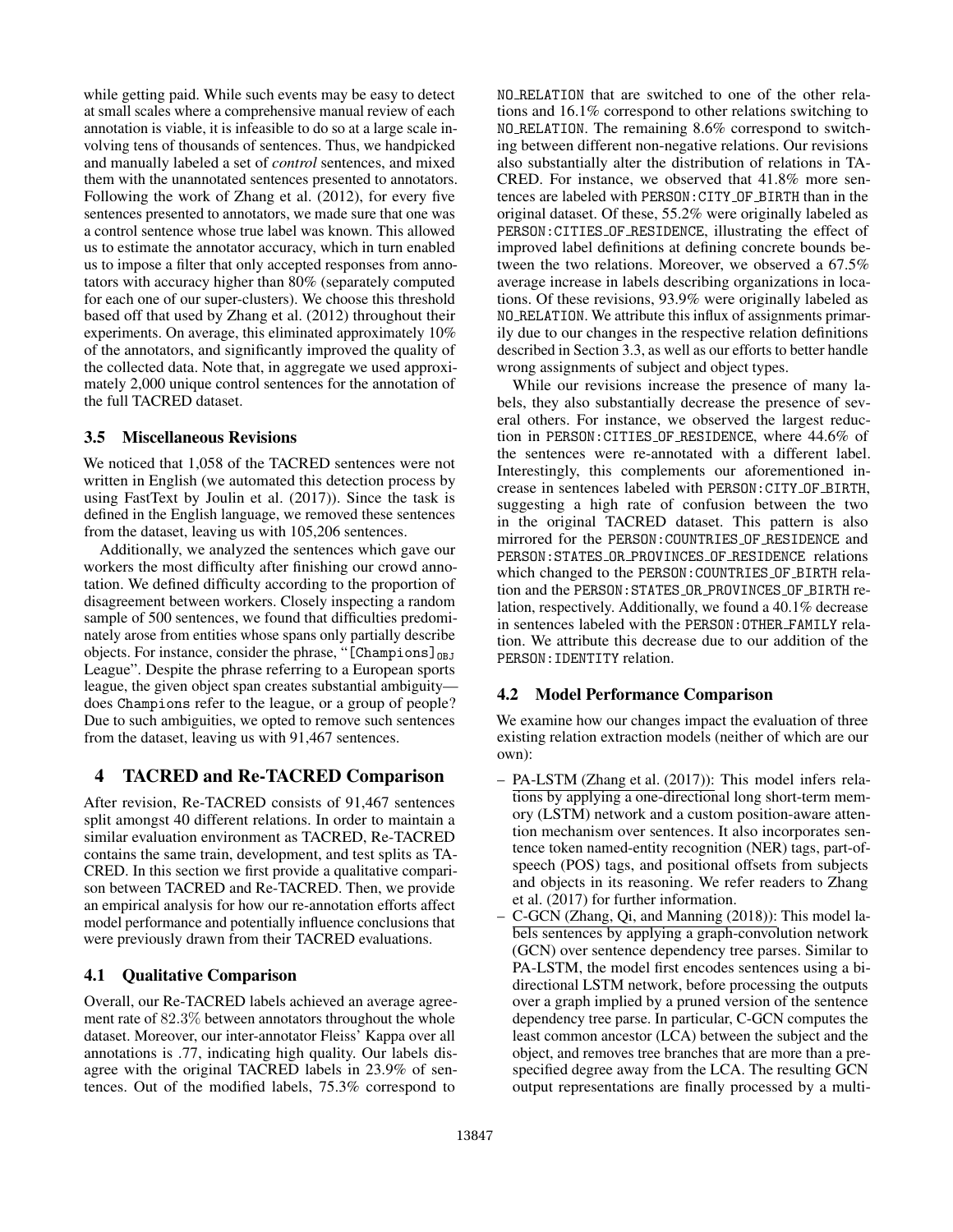| <b>Dataset</b>   | <b>Metric</b> | <b>Models</b>  |          |                 |  |  |
|------------------|---------------|----------------|----------|-----------------|--|--|
|                  |               | <b>PA-LSTM</b> | $C$ -GCN | <b>SpanBERT</b> |  |  |
|                  | Precision     | 68.1           | 68.5     | 70.1            |  |  |
| <b>TACRED</b>    | Recall        | 64.5           | 64.4     | 69.2            |  |  |
|                  | F1            | 66.2           | 66.3     | 69.7            |  |  |
|                  | Precision     | 79.2           | 80.9     | 85.2            |  |  |
| Re-TACRED Recall |               | 79.5           | 79.7     | 85.4            |  |  |
|                  | F1            | 79.4           | 80.3     | 85.3            |  |  |
|                  | Precision     | $+11.1$        | $+12.4$  | $+15.1$         |  |  |
| Difference       | Recall        | $+15.0$        | $+15.3$  | $+16.2$         |  |  |
|                  | F1            | $+13.2$        | $+14.0$  | $+15.6$         |  |  |

Table 1: Results for multiple RE models. We report result for TACRED obtained using our own experiments that may differ slightly from previously reported numbers. "Difference" indicates the performance difference between methods evaluated on TACRED and Re-TACRED.

layer perceptron to predict relations. We refer readers to Zhang, Qi, and Manning (2018) for further information.

– SpanBERT (Joshi et al. (2020)): This is one of the state-ofthe-art models at the time of writing. SpanBERT is similar to BERT (Devlin et al. (2019)), but is instead pre-trained using a span prediction objective, making it better suited to the relation extraction task. SpanBERT also differs from BERT in terms of how the token masking is performed during pre-training, in that it masks contiguous token spans instead of individual tokens. We refer readers to Joshi et al. (2020) for further information.

Overall Performance Impact. Table 1 presents the evaluation results of the three models on both TACRED and Re-TACRED. In addition, we mark their performance differences between the two datasets. All results were reported using micro-averaged f1-scores from the model with the median validation f1-score over five independent runs, as in prior literature. Interestingly, while C-GCN is marginally better than PA-LSTM in TACRED, their differences are more pronounced in Re-TACRED: C-GCN outperforms PA-LSTM by as much as 1.7% in Precision. Notably, we observe significant improvements across every metric for each of the three models. SpanBERT achieves the largest improvement in f1-measure by  $15.6\%$ , precision by  $15.1\%$ , and a  $16.2\%$ improvement in recall. These asymmetric model behavior differences indicate that improvement is not simply due to a revision offset or score scaling; instead, it is dependent on the characteristics of each model at reasoning over diverse data. In addition, these results suggest that existing models are under-evaluated on TACRED, and that their true capabilities and performance margins—may be significantly better than reported.

Performance Change Across Label Types. To better understand these performances, we also analyze model quality over several relation categories. Each category examines particular relation types, and is defined similar to Alt, Gabryszak, and Hennig (2020). Namely, PER:  $*$  and ORG:  $*$  represent all relations whose subject types are PERSON and ORGANIZATION respectively, while those denoted by X:Y symbolize relations whose subject type is X and object type is Y. We choose

these categories due to the diversity of specific relations they represent, and their overall coverage of the relation-space. For each category, we compute the micro-averaged f1-score based on the scores from its relations. We report our results in Table 2.

The results indicate that C-GCN and PA-LSTM exhibit a complementary relationship over many categories with TACRED labels. While C-GCN beats PA-LSTM in ORGANIZATION:\*, the reverse is true with PERSON:\*. Moreover, PA-LSTM significantly outperforms C-GCN by 10% on PERSON:PERSON relationships. However, this relationship disappears when the two are compared on our revised dataset. Notably, C-GCN outscores PA-LSTM in every category. Thus, while TACRED paints these methods as being comparable, Re-TACRED reveals that C-GCN is a much stronger model. SpanBERT consistently beats PA-LSTM and C-GCN in both TACRED and Re-TACRED evaluations, illustrating its robustness.

Effect of Refined Labels. We also examine how impactful our label refinements are across different models. Table 3 reports the micro-averaged f1-scores for each label refinement-category on TACRED and Re-TACRED. Categories are defined as in Section 3.3, with a few additions. Namely, we group all PERSON, RESIDENCE, BIRTH, and DEATH types into respective PERSON:RESIDENCE, PERSON:BIRTH, and PERSON:DEATH categories. In a similar manner, ORGANIZATION:LOCATION marks all location-type relations (e.g., ORGANIZATION:CITY OF BRANCH) describing the place of an ORGANIZATION's branch or office.

Overall, our label refinements yield significant performance improvements across all models *by as much as 88.0%*. While PA-LSTM and C-GCN performances are difficult to distinguish on TACRED, C-GCN exhibits better performance than PA-LSTM after label refinement. Similarly, Span-BERT achieves significantly better f1-scores, by an average of 31.4% across categories. Its best improvement is on PERSON:IDENTITY, showing a 71.4% increase in f1 measure, highlighting the added clarity of our label refinements. Moreover, all methods achieve the largest gain in PERSON:IDENTITY classifications, and two—PA-LSTM and C-GCN—improve performance from 0.0% to more than 87.0%. This indicates that their robustness is at detecting same-person relationships is significantly higher than could be observed in TACRED. Interestingly, all models exhibit the least improvement on PERSON:RESIDENCE labels. We hypothesize that this is because their relations are more much more complex than similar labels such as birth and death. Specifically, whereas lexical variation describing places of birth and death is limited, characterizations of locations of residences are diverse in the TAC KBP documentation. For instance, "grew up", "lives", "has home", "from", etc. . . are just a few of many valid indications. Moreover, we observe substantial improvements in ORGANIZATION: MEMBERS and ORGANIZATION:MEMBER OF. Both categories yielded among the lowest scores for models evaluated on TACRED, illustrating their difficulties in distinguishing between the subtle label differences in each group. By addressing these nuances, we observe significant f1-score increase on Re-TACRED.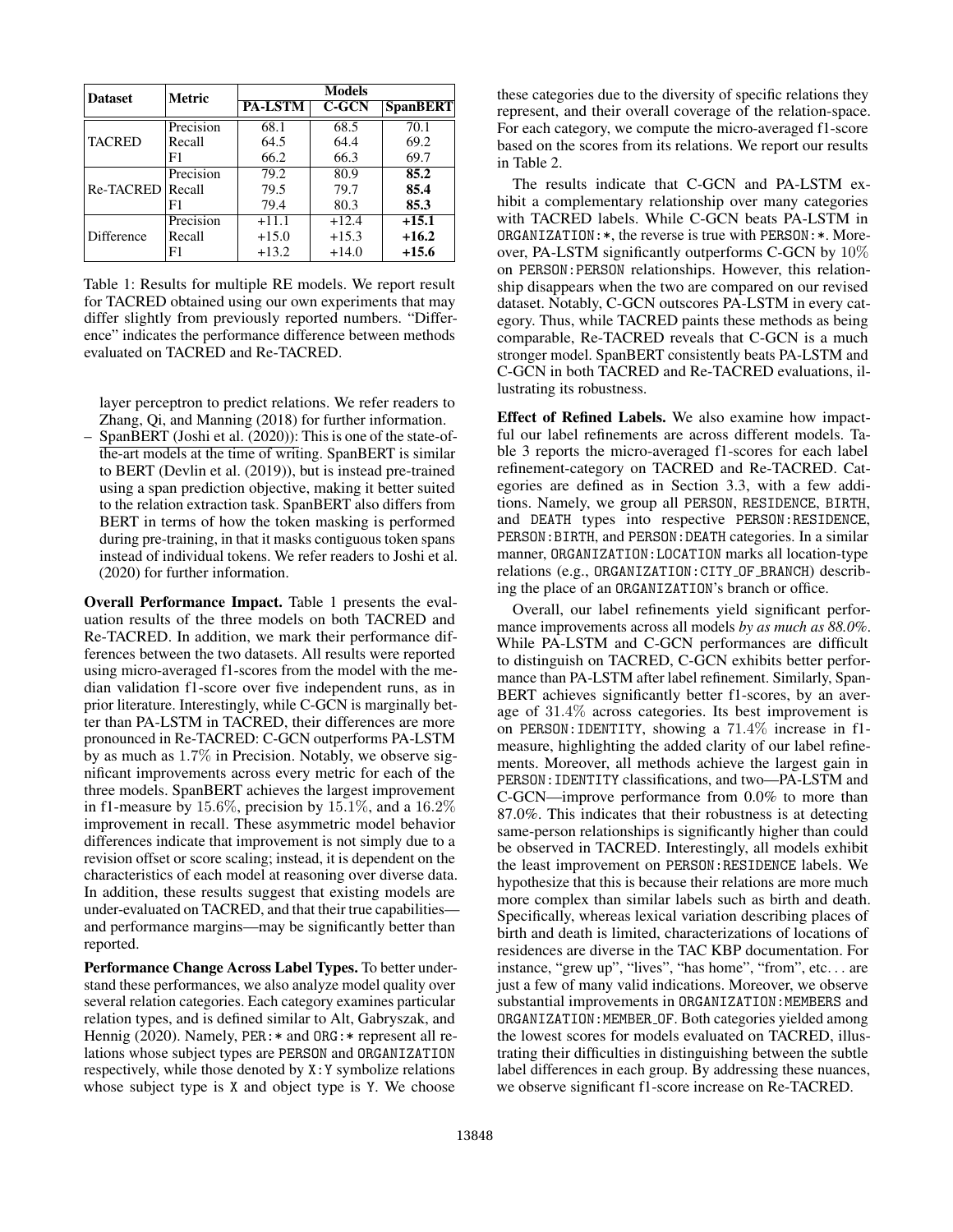| Model          | <b>Dataset</b> |          |          |         | Categories |               |          |          |
|----------------|----------------|----------|----------|---------|------------|---------------|----------|----------|
|                |                | $PER: *$ | $ORG: *$ | PER:ORG | ORG:PER    | PER: LOCATION | PER: PER | ORG: ORG |
| <b>PA-LSTM</b> | TACRED         | 66.8     | 65.2     | 65.3    | 72.6       | 51.9          | 59.9     | 59.3     |
|                | Re-TACRED      | 79.0     | 74.4     | 68.3    | 85.1       | 53.4          | 85.2     | 70.3     |
|                | Difference     | $+12.2$  | $+9.2$   | $+3.0$  | $+12.5$    | $+1.5$        | $+15.3$  | $+11.0$  |
| C-GCN          | TACRED         | 66.5     | 65.9     | 66.4    | 72.2       | 51.5          | 49.9     | 61.6     |
|                | Re-TACRED      | 81.0     | 78.1     | 69.0    | 86.8       | 55.1          | 86.2     | 73.8     |
|                | Difference     | $+14.5$  | $+12.2$  | $+2.6$  | $+14.6$    | $+3.6$        | $+36.3$  | $+12.2$  |
| 'SpanBERT      | TACRED         | 69.7     | 69.5     | 68.9    | 74.8       | 55.9          | 61.2     | 68.1     |
|                | Re-TACRED      | 85.9     | 83.3     | 80.6    | 88.8       | 71.2          | 88.6     | 82.4     |
|                | Difference     | $+16.2$  | $+13.8$  | $+11.7$ | $+14.0$    | $+15.3$       | $+17.4$  | $+14.3$  |

Table 2: Micro-averaged f1-score for each category in TACRED and Re-TACRED, along with their percent differences. PER stands for PERSON and ORG for ORGANIZATION. "\*" indicates all object types.

| Model        | <b>Dataset</b>    | <b>Refined Labels</b> |                                                  |         |         |            |         |                           |
|--------------|-------------------|-----------------------|--------------------------------------------------|---------|---------|------------|---------|---------------------------|
|              |                   |                       | ORG:MEMBER_OFORG:MEMBERS PER:RESIDENCE PER:BIRTH |         |         | PER: DEATH |         | ORG:LOCATION PER:IDENTITY |
|              | TACRED            | 22.6                  | 23.5                                             | 54.1    | 31.0    | 26.7       | 55.9    | 0.0                       |
|              | PA-LSTM Re-TACRED | 42.7                  | 48.8                                             | 55.2    | 57.1    | 40.5       | 68.1    | 87.8                      |
|              | Difference        | $+20.1$               | $+25.3$                                          | $+1.1$  | $+26.1$ | $+13.8$    | $+12.2$ | $+87.8$                   |
| <b>C-GCN</b> | TACRED            | 24.6                  | 24.0                                             | 54.1    | 30.0    | 25.0       | 56.7    | 0.0                       |
|              | Re-TACRED         | 43.1                  | 61.8                                             | 55.8    | 56.4    | 49.4       | 74.1    | 88.0                      |
|              | Difference        | $+18.5$               | $+37.8$                                          | $+1.7$  | $+26.4$ | $+24.4$    | $+17.4$ | $+88.0$                   |
|              | TACRED            | 50.3                  | 52.2                                             | 57.6    | 50.0    | 26.7       | 62.7    | 19.1                      |
|              | SpanBERTRe-TACRED | 73.4                  | 70.0                                             | 70.0    | 81.8    | 74.5       | 78.5    | 90.5                      |
|              | Difference        | $+23.1$               | $+17.8$                                          | $+12.4$ | $+31.8$ | $+47.8$    | $+15.8$ | $+71.4$                   |

Table 3: Micro-averaged f1-score for all our refined labels in TACRED and Re-TACRED, along with their percent differences. PER stands for PERSON, and ORG stands for ORGANIZATION. The refined relations are grouped according to their type, and are defined as in Section 3.3. Additionally, PER:RESIDENCE, PER:BIRTH, and PER:DEATH represent all LOCATION types of residence, birth, and death respectively, for type PER. ORG:LOCATION is the aggregate of all LOCATION types for ORG subjects. PERSON: IDENTITY refers to PERSON: ALTERNATE\_NAMES in TACRED evaluations.

Re-TACRED Error Correction. We further investigate how model errors change between TACRED and Re-TACRED. We conduct this analysis by training two separate SpanBERT instances on TACRED and Re-TACRED respectively, and evaluate both on the Re-TACRED test split. We then identify which sentences TACRED-trained SpanBERT classifies incorrectly, while SpanBERT trained on Re-TACRED answers correctly. We choose SpanBERT because it is the best performing model on both TACRED and Re-TACRED out of our three. Overall, we find 2, 788 total such sentences. Of these, 84.6% are due to TACRED-trained SpanBERT inferring NO RELATION when the gold label is positive,  $10.0\%$ occur when the model predicts a positive relation when the correct label is negative, and the remaining 5.4% of errors arise when the method classifies the incorrect positive label. We argue that TACRED-trained SpanBERT's erroneous NO RELATION predictions are primarily due to implicit negative bias TACRED-trained methods have as a result of TACRED's severe NO RELATION data skew (79.6% of sentences are negatively labeled). In contrast, Re-TACRED trained SpanBERT is able to better recognize instances where NO RELATION) is not appropriate, potentially due to Re-TACRED containing substantially fewer negatively labeled instances (63.2%). Table 5 in Appendix B (Section 5 includes information on how to access the Appendix) shows several sentences highlighting the types of prediction errors TACRED-trained SpanBERT makes that Re-TACRED

trained SpanBERT is able to correct for.

### 5 Supplemental Materials

All supplemental material can be accessed at https://github.com/gstoica27/Re-TACRED/blob/ master/supplemental material.pdf.

#### 6 Conclusion

We conducted a comprehensive review of the TACRED dataset. We addressed the limitations of previous work by reannotating the complete dataset using crowdsourcing. Our annotation strategy extended previous studies by accounting for data errors, label definition ambiguity, and annotation quality control. Our results show significantly higher inter-annotator agreement rate and Fleiss' Kappa (.77) than original dataset annotations, suggesting clearer task descriptions and high label annotation reliability. Moreover, we performed a thorough analysis of how existing relation extraction methods compare between datasets, and how errors change between them. Perhaps most notably, we observed an average improvement of 14.3% f1-score from three models on our revised dataset.

### Acknowledgements

This work has been partly funded by the DARPA Data-Driven Discovery of Models (D3M) program.